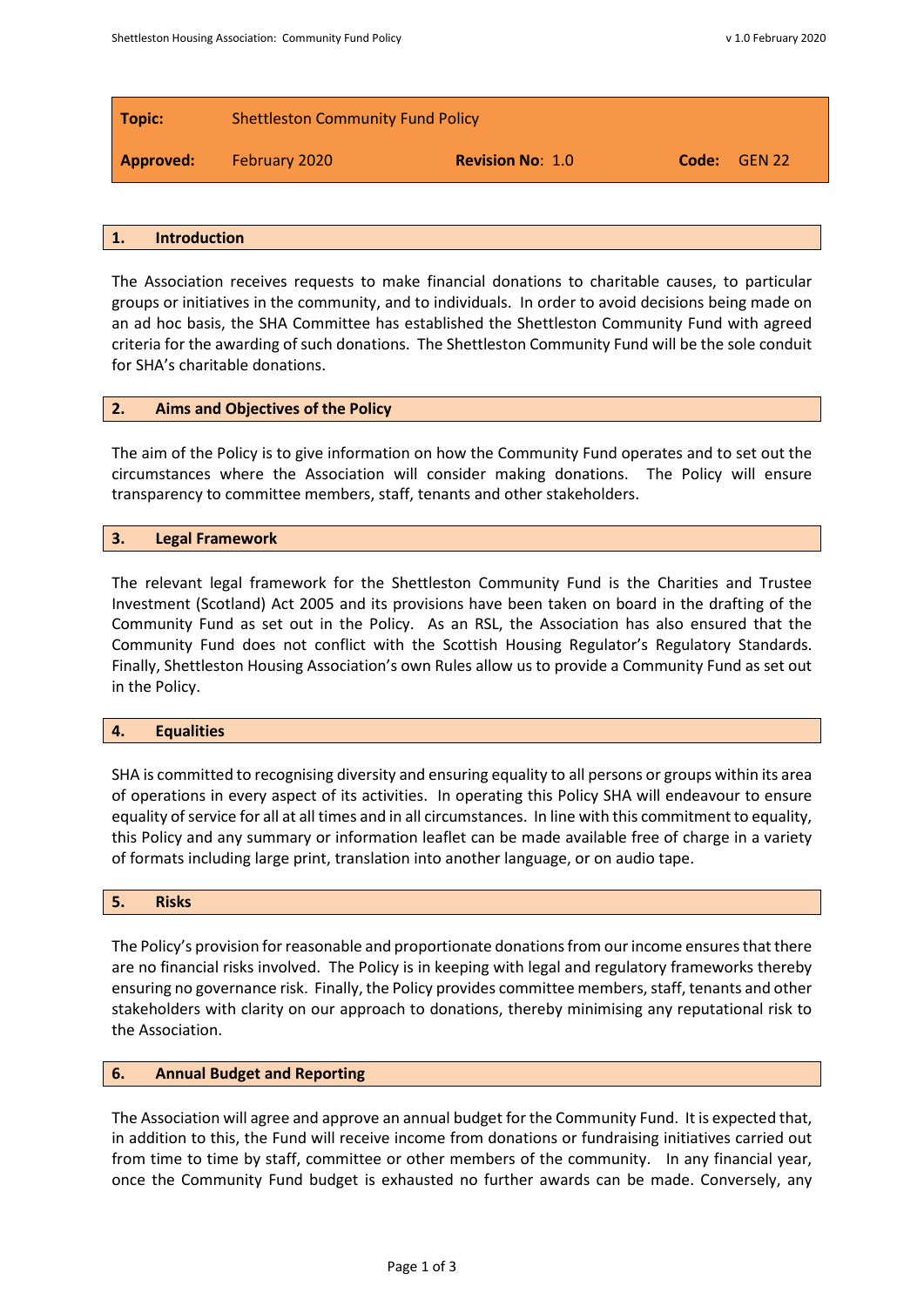unspent Community Fund budget will be carried forward to the next year. The Association will report on all donations on an annual basis.

## **7. Community Fund Principles**

The Shettleston Community Fund aligns with the Association's vision of…'*Thriving and prosperous local communities where all residents enjoy great homes and services, an attractive physical environment and good life chances*.' However, we are also conscious that the Community Fund will be using income from tenants' rents and we must therefore ensure it is delivered with integrity and transparency.

All awards made from the Shettleston Community Fund must be used for activities that benefit residents within the Association's geographic boundary, as described in its Rules. Individuals receiving an award from the Fund must be Shettleston residents or children of Shettleston residents.

## **8. Award Categories**

Awards may be made in the following categories:

- **1.** Awards to promote and enable community activity. [e.g. new planting or seating to improve the amenity of a backcourt; street party to bring neighbours together; day trip for older people; children's club or activity.]
- **2.** Awards to individuals to assist with their personal development in areas such as education, employment, sporting or cultural achievement. [e.g. purchase of books, or laptop; interview clothes; travel to sporting competition; purchase of musical instrument or tutoring costs]
- **3.** Awards to individuals experiencing hardship. [e.g. emergency top ups for gas or electricity; purchase of essential household items]

Awards will not be made to any charities or charitable causes except under category 1.

### **9. Award Amounts**

As a general principal, applicants should apply for what they need or for a contribution towards costs and should provide quotes and/or a budget breakdown. In most cases, there is a limit of £150 for any application and only for especially compelling reasons will this be exceeded.

### **10. Applications Process**

Applications under categories 1 & 2 must be made by letter and include quotes and/or a budget breakdown. It will also be helpful to include evidence of need or intent e.g. letter from a teacher, tutor or sporting club official, job interview confirmation. Where supporting evidence is not provided, further information or evidence may be requested before a decision is made. Applications under category 3, which are designed to help individuals in emergency hardship situations, are only by referral from Association staff.

### **11. Decision Process**

There is no formal timetable for applications. Decisions are made by a panel consisting of committee and staff members which is convened as and when required. Applicants will be informed of the decision as soon as possible after the panel meeting. Decisions on applications under category 3 [emergency hardship situations] for assistance up to £50 will be not be referred to the panel but will be determined by the Housing Manager or the Director of Customer & Community Services.